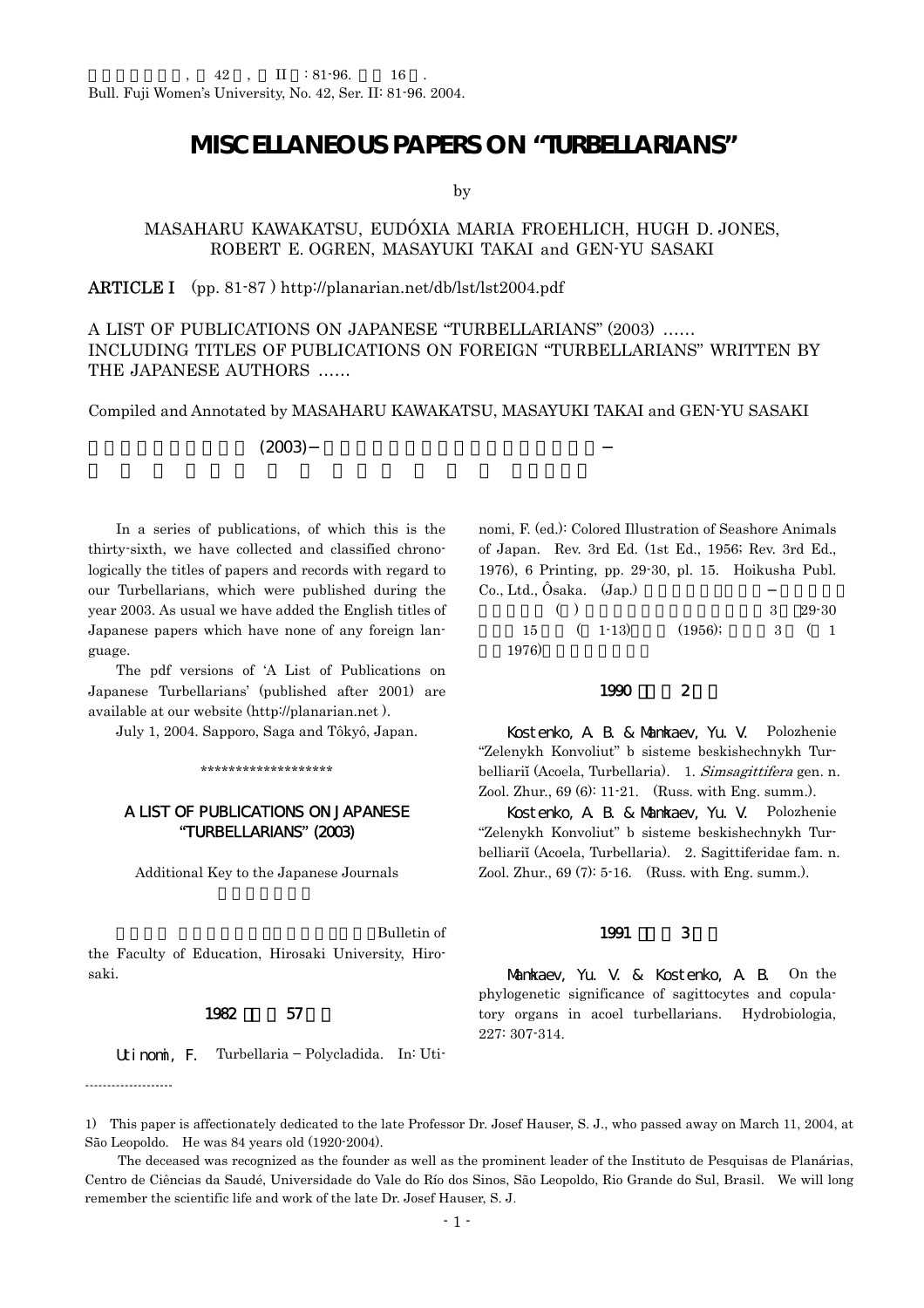Note. Kostenko & Mamkaev (1990b) described a new acoelan genus: Simsagittifera Kostenko & Mamkaev, 1990. Later, Mamkaev & Kostenko (1991: 309) wrote: '.... the generic name *Symsagittifera* (lapsus Simsagittifera)'. "Symsagittifera" is an incorrect original spelling. Cf. ICZN, 4th Ed., 1999, Art. 32.2, 3, 4; Art. 33.3. See the following web article.

 Faubel, Kawakatsu, Froehlich, Jones & Sasaki, 2004. The present status of taxonomic studies on Acoela (Platyhelminthes) in Japan. http://planarian. net/kswp/42/acoela.pdf.

## 1999 11

Savada, T., Cofusa, K. & Yoshizato, K. Characterization of a collagenolytic enzyme released from wounded planarians Dugesia japonica. Wound Repair Regeneration, 7 (6): 458-466.

## $2001$  13

Kawakatsu, M., & Sasaki, G.-Y. Welcome to 'planarian.net'! (After 2001; continuation.) Web site. http://planarian.net

Yahoo! Japan <Kawakatsu Masaharu>, <Kawakatsu Miyuki>, <Sasaki Gen-yu>, <planarian.net>

Kawakatsu, M., & Sasaki, G.-Y. A commentary on a Japanese paper by the late Mr. T. Tozawa in 1917 describing two new Vorticeros species (Plathelminthes, "Turbellaria", Prolecithophora), with its electronic reproduction. Web article only. http://planarian.net/ kswp/35/tozawa.pdf

Kawakatsu, M., & Sasaki, G.-Y. An electronic reproduction of the late Dr. T. Kaburaki's three color plates attached to his 1922 papers on Japanese marine, freshwater and land planarians (Plathelminthes, "Turbellaria", Tricladida), with a taxonomic commentary. Web article only. http://planarian.net/kswp/36/ kaburaki.pdf

## $2002$  14

Kawakatsu, M., Mitchell, R. W., Sluys, R. & Sasaki, G.-Y. A list of Triclad Turbellarians from México in Kawakatsu's Collection. Web article only. http://planarian.net/kswp/37/mexico.pdf (text);

http://planarian.net/kswp/37/mexico\_p.pdf (2 color pls.)

# $2003$  15

Agata, K. [A new evolutionary thinking from the cytological viewpoint: Studies on planarians of the 21st Century]. [The Fifth Article: The discovery of a FGFR-related gene nou-darake]. Sci. Jour. Kagaku, Tôkyô, 73 (1): 112-115. (Jap.)

$$
nou\cdot darake \qquad \qquad 73
$$

1 112-115

Agata, K. [Molecular and cytological study on the brain evolution and regeneration using planarians]. Biol. Sci. News, No. 375: 24 (z-20). By title only.  $(\text{Jap.})$ 

 $\sqrt{375}$  2003 3 24  $z-20$ 

Agata, K. Why the brain occurs at the head? The discovery of a FGFR-related gene nou-darakel. The Heredity (Iden), Tôkyô, 57, No. 2: 4 (prefatory color page),  $22-25$ .  $(Jap.)$ 

nou-darake  $57 \qquad 3 \qquad \qquad (4 \quad ) \quad 22-25$ 

 Agata, K. [Introduction of the studies by members of the Laboratory for Evolutionary Regeneration Biology, RIKEN Kôbe (by the Group Director Dr. Kiyokazu Agata)]. Webpage only. (Jap.)

http://www.riken.go.jp/r-world/research/lab/hasei/evol/

Yahoo! Japan

<planarians>

[Agata, K.] Planarian Regeneration; Planarian CNS; Brain Evolution. Webpage only. http://www. cdb.riken.go.jp/erb/publications/publications\_main.html Yahoo! Japan <planarians>

Agata, K. [The discovery of a FGFR-related gene nou-darake]. Cell Technol., Tôkyô, 21, No. 12:  $1518-1519.$  (Jap.)

nou-darake 21

 $12 \qquad 1518 - 1519$ 

Agata, K. "Regeneration and gene regulation in planarians". Curr. Opin. Genet. Dev., 13: 492-496.

Agata, K., Tanaka, T., Kobayashi, C., Kato, K. & Saitoh, Y. Intercalary regeneration in planarians. Dev. Dyn., 226: 308-316.

Arioka, S., Kobayashi, K., Matsumoto, M. & **Hoshi**,  $M$  Ploidy of the  $F_1$  offspring by random inbreeding of sexualized triploid worms in the planarian Dugesia ryukyuensis. Program of the 74th Ann. Meet. of the Zool. Soc. of Japan held in Hakodate, on September 17-19, 2003, p. 171.  $(Jap.)$ 

 $\frac{1}{1}$   $\frac{74}{1}$  $($  15 9 17-19 ) 171 English abstract of this lecture is printed in Zool. Sci., 20:1566.

Arita, S. [Bipaliid land planarians observed]. Field Reporter (Lake Biwa Museum, Kusatsu), (3) (=27 in the consecutive no.):  $14-16.$  (Jap.)

3 27 14-16 Dr. M.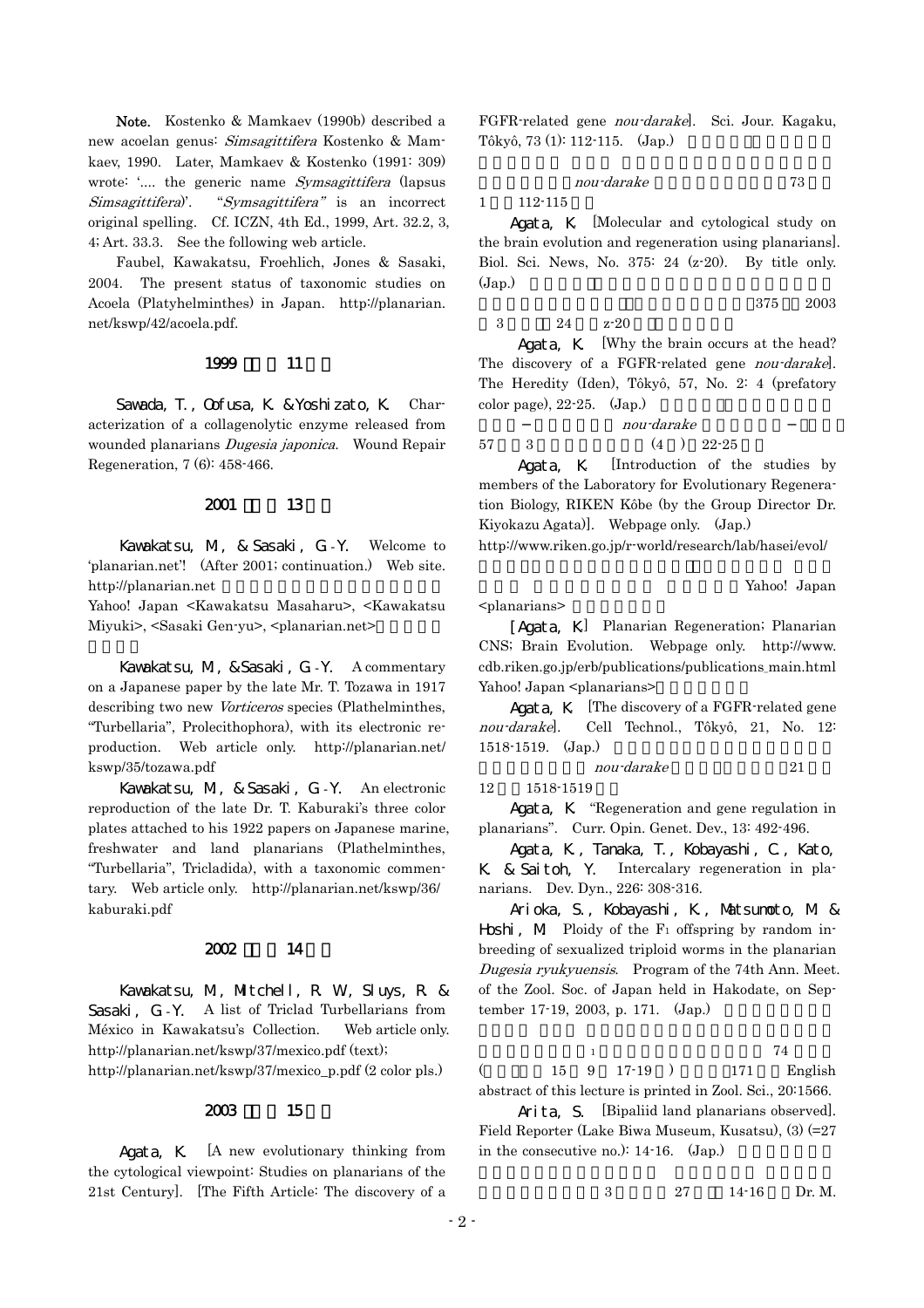#### J. Grygier

Asato, R., Taira, K., Kudaka, J., Nakamura, M & Itokazu, K [Epidemiological survey of the rat lungworm, Angiostrongylus cantonensis, in Okinawa Prefecture, Japan  $-(2)$ ]. An Annual Report of the New and Past Infections in Okinawa Prefecture, 2002, pp. 9-25. Okinawa Prefectural Institute of Health Environment, Ôsato-son, Okinawa, Okinawa Prefecture, Japan. (Jap.)

正治・糸数清正.広東住血線虫の疫学的調査(2 .沖縄県  $14$  $9-25$   $1-12$ Bipalium kewense (10-14 Kewense Moseley Platydemus manokwari 9-22, 24

 $6-7$ 

Chinone, S. [A color photograph of Kantô-idouzumushi (Phagocata papillifera (Ijima et Kaburaki, 1916)]. In: Mitsukaidô Shizen-kankyô Chôsakai (ed.), Mitsukaidô no Shizen, pp. 112, 242 (photograph), 299. Mitsukaidô-shi, Kyôiku-Iinkai, Shôgai-gakushû-ka. Mitsukaidô City, Ibaraki Pref. (Jap.)

, the contract of the contract of  $\mathfrak{z}$ ;

 $112$  $242$  ( ) 299

Doignon, G., Artois, T. & Deheyn, D. Discoplana malagasensis sp. nov., a new Turbellarian (Platyhelminthes: Polycladida: Leptoplanidae) symbiotic in an Ophiuroid (Echinodermata), with a cladistic analysis of the Discoplana / Euplana species. Zool. Sci., Tôkyô, 20 (3): 357-369.

Note. In the REFERENCES of their paper (p. 386, right column), a confusion is found for the citation of 2 papers by Katô (1944) and Kawakatsu (1982). Their original citations are as follows:

Kato K (1944) Polycladida of Japan. The Journal of the Sigenkagaku Kenkyusho 1 (3), 257-319. In Japanese. Translated by Kawakatsu M (1982). A commentary on "Polycladida of Japan", a paper by the late Dr. Kojirô Katô published in 1944, with its reprint edition. Occasional Publications of the Biological Laboratory of Fuji Women's College: 1-88.

Katô's 1944 paper was written in English. Kawakatsu's 1982 publication is a Reprint Editon of Katô's paper with Kawakatsu's explanatory comments. The following citations are correct.

Katô, K., 1944. Polycladida of Japan. Jour. Sigenkagaku Kenkyusyo, vol. 1 (no. 3):  $257-318 + \text{pls}$ . XXVI- XXIX.

Kawakatsu, M., 1982. A commentary on "Polycladida of Japan", a paper by the late Dr. Kôjirô Katô published in 1944, with its reprint edition. Compiled and Annotated by Masaharu Kawakatsu. Pp. 1-88. Toppan Printing Co., Ltd., Sapporo (Hokkaidô), Japan. Not for sale.

Hase, S., Kobayashi, K., Koyanagi, R., Hoshi, M. & Matsumoto, M. Transcriptional pattern of a novel gene, expressed specificaly after the pointof-no-return during sexualization, in planaria. Dev. Genes. Evol., 212: 585-592.

Hori, I. & Kishida, Y. Quantitative changes in nuclear pores and chromatoid bodies induced by neuropeptides during cell differentiation in the planarian Dugesia japonica. Submicrosc. Cytol. Pathol., 35 (4): 439-444.

Hoshi, M. [Switch from asexual to sexual reproduction]. Title of a lecture given at the Symposium 2: Sex Determination. Program of the 74th Ann. Meet. of the Zool. Soc. of Japan held in Hakodate, on September 17-19, 2003, pp. 1 and 17. (Jap.)

 $74$ 

 $($  15 9 17-19 ) 1 17

Hoshi, M. Switch from asexual to sexual reproduction. 'Symposium on Diversity and Universality in Sex Determination' held in Hakodate, on September 17-19, 2003. Zool. Sci., Tôkyô, 20: 1506.

Ide, H. The determination of the Zoological Society Prize Winners, etc. for 2003. Drs. Hoshi- &-Kobayasi's team will receive the Zool. Sci. Award in 2003 for their 3 serial papers on the analysis of sexuality in Dugesia ryukyuensis. Biol. Sci. News, No. 380:  $15-16$  (z $-57 \sim$  z $-58$ ). (Jap.)

| 15                       |     |                    |    | 15 |
|--------------------------|-----|--------------------|----|----|
| Zoological Science Award |     | (4). Kobayashi, K. |    |    |
| et al., 2002 (           |     |                    |    |    |
| $\mathcal{R}$            | 380 | 2003               | -8 |    |
| $15-16$ $(z-57$ $z-58$   |     |                    |    |    |

Imai, K., Goi, R. & Ikeda, M. [Observations on planarian regeneration: Dugesia japonica and Dugesia austroasiatica]. Compilations of the Unit Studies by the 3rd-year Students of the Mathematics-and-Science Course, Nîgata Prefectural Nagaoka High School, Nagaoka, Honshû, Japan, pp. 56-58.  $(\text{Jap.})$ 

 $15$  $3 \hspace{1.5cm} 56-59$ 

Inoue, T., Kobayashi, C., Takechi, N., Ishizawa, K. & Agata, K. Study of genes required for brain regeneration and neuronal maintenance in planarian. Program of the 74th Ann. Meet. of the Zool. Soc. of Japan held in Hakodate, on September 17-19,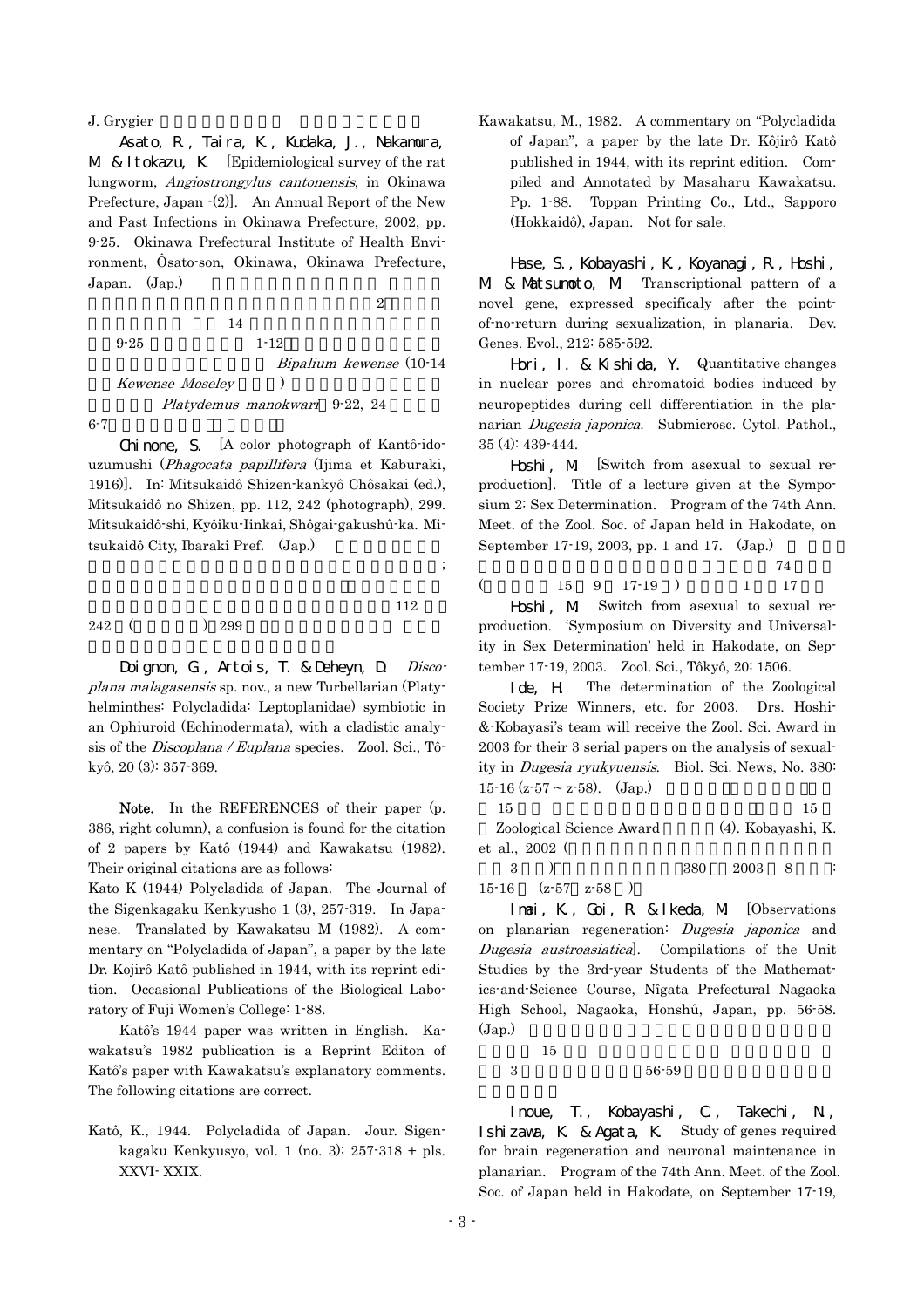2003, p. 172. (Jap.)

 $74$  (15 9 17-19 ) 172 English abstract of this lecture is printed in Zool. Sci., Tôkyô, 20: 1567.

[Ishida, S.] [Tôhoku-kogata-uzumushi (Phagocata teshirogii Ichikawa et Kawakatsu, 1962), and Kitashiro-uzumushi (Dendrocoelopsis lactea Ichikawa et Okugawa, 1958)]. In: "Red Data List of Aomori Prefecture", Webpage. [

ジ. http://www.pref.aomori.jp/a-rdb/redlist/list/index. html

Kadowaki, K. [A strange worm wriggle along....]. Field Reporter (Lake Biwa Museum, Kusatsu), (2) (=26 in the consecutive no.): 20.  $(Jap.)$ 

 $2(26)26$   $26$   $20$   $2$ 

Kajihara, H. [A report of 'enquête' about the numbers of described and undescribed species of Invertebrates]. The Second Joint Forum of the Union of Japanese Societies for Systematic Biology held in Tôkyô, on January 11-12, 2003: Program. (Jap.) Notice: This is not a publication.

 $\overline{2}$  $($  15 1 11-12 )

Kawakatsu, M. [Miyama-uzumushi (Phagocata vivida (Ijima et Kaburaki, 1916)) − One of vulnerable species (VU) in Hyôgo Prefecture, Kinki Region, Honshû]. In: Kaitei-Hyôgo-ken no Kichô na Shizen / Red Data Book of Hyôgo Prefecture (Rev. Ed., 2003). Pp. 13, 204-205, 374. Shizen-Kankyô-Hozenka, Kankyô-kyoku, Kenmin-Seikatsubu, Hyôgo Pref., Kôbe. Shima Insatsu Co., Kôbe. (Jap.)

Phagocata vivida

 $2003 - 13$   $204 - 205$ 

 $374$ 

Kawakatsu, M. Location and present condition of the samples of Japanese "Turbellarians" in Kawakatsu's Collection. (Jap.)

 $\mu$  as  $\mu$ 

 $( )$  "  $\overline{\phantom{a}}$  . The state  $14$ 

 $2 - 3$ 

Note. This is a part of the Report Covering the Activities (2002) of the TAFA (Taxonomic Association for Freshwater Animals, Japan) submitted to the River Conservancy Association: Grant in Aid for the Re-

search of Freshwater Animals (A representative: Dr. Akifumi Ohtaka, Prof. of Hirosaki University). This is not a Publication. See the following web article.

Kawakatsu, M., Sluys, R. & Sasaki, G.-Y., 2004. Type series of Japanese freshwater "Turbellarians". Web article only. http://planarian.net/kswp/44/types.pdf

 Kawakatsu, M., Froehlich, E. M., Jones, H. D., Ogren, R. E. & Sasaki, G.-Y. ARTICLE II. Additions and corrections of the previous land planarian indices of the world (Turbellaria, Seriata, Tricladida, Terricola). Additions and corrections of the previous land planarian indices of the world - 11. Bull. Fuji Women's Univ., (41), II: 89-114. http:// planarian.net/db/lpindex/ix2003.pdf

Kawakatsu, M., Froehlich, E. M., Jones, H. D., Ogren, R. E., Takai, M. & Sasaki, G.-Y. Miscellaneous papers on Turbellarians. Bull. Fuji Women's Univ., (41), II: 89-114.

Note. This paper consists of 2 articles: ARTICLE I (by Kawakatsu, Takai & Sasaki) and ARTICLE II (by Kawakatsu, Froehlich, Jones, Ogren & Sasaki). See each article according to the alphabetical order of the authors' names.

Kawakatsu, M. & Horikoshi, I. Phagocata papillifera (Ijima et Kaburaki, 1916). In: Mitsukaidô Shizen-kankyô Chôsakai (ed.), Mitsukaidô no Shizen. Pp. 317-320. Mitsukaidô-shi, Kyôiku-Iinkai, Shôgaigakushûka. Mitsukaidô City, Ibaraki Pref. (Jap.)

# $\left( \begin{array}{c} \end{array} \right)$ 317-320

Kavakatsu, M& Sasaki, G - Y. [The foundation of turbellariology in Japan was consolidated by papers published in the 1880-1925 Age of the Zoological Magazine, Annotationes Zoologicae Japonenses, and the Journal of the College of Science, Imperial University of Tokyo.] One of the Poster Presentations by the 'Rekishi-Shiryo' Hozon I'inkai' on the occasion of the 74th Ann. Meet. of the Zoological Soc. of Japan held in Hakodate, on September 17-19, 2003. See the Proceedings, p. 33.  $(Jap.)$ 

$$
74 \qquad (
$$

稿集,33 頁.

Note. This Poster Presentation is collected in the website 'planarian.net' as follows (Kawakatsu & Sasaki, 2004): http://planarian. net/kswp/41/oldpaper.pdf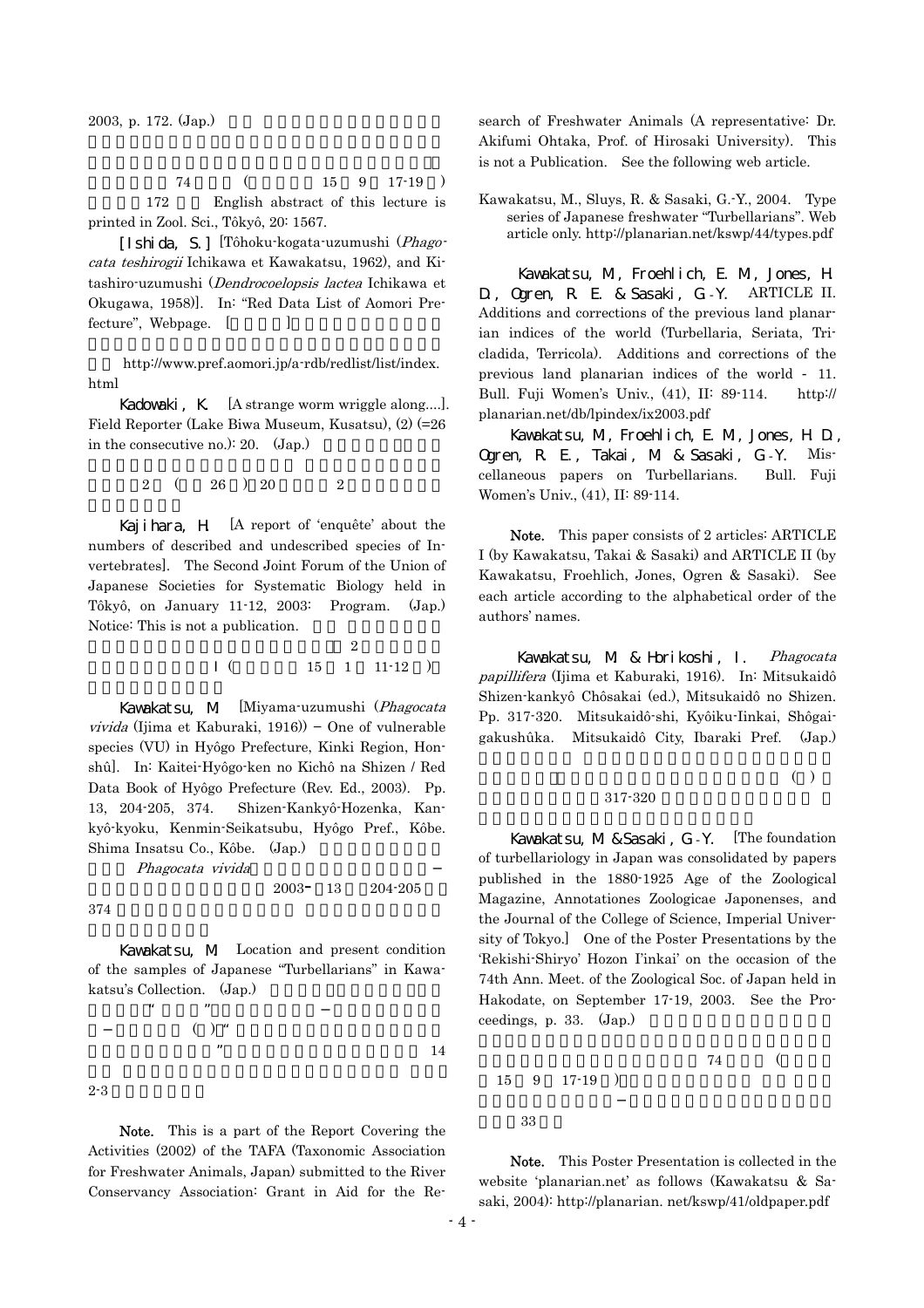Kawakatsu, M., Takai, M. & Sasaki, G.-Y. ARTICLE I. A list of publications on Japanese Turbellarians (2002) --- Including Titles of publications on foreign Turbellarians written by the Japanese authors ---. Bull. Fuji Women's Univ., (41), II: 89-96.

 $2002$ 

URL

http://planarian.net/db/lst/lst2003.pdf

Kawanabe, H., Nishijima, N. & Shokita, S. Publications on the Freshwater Organisms in the Ryukyu Archipelago. In: Nishijima, S. (supervised), Nishida, M., Shikatani, N. & Shokita, S. (eds.), The Flora and Fauna of Inland Waters in the Ryukyu Islands. Pp. 519-539. Tôkai Univ. Press, Tôkyô.  $(\text{Jap.})$ 

 $($  and  $($  and  $)$ . The  $\mathbb{R}$  subset of  $\mathbb{R}$  is the  $\mathbb{R}$  subset of  $\mathbb{R}$  is the  $\mathbb{R}$  subset of  $\mathbb{R}$  subset of  $\mathbb{R}$  subset of  $\mathbb{R}$  subset of  $\mathbb{R}$  subset of  $\mathbb{R}$  subset of  $\mathbb{R}$  sub  $( )$  519-539

 $(1974)$ 

$$
I \t 255-275 \t (1974) \t 53
$$

Note. This Section of the Book is a reproduction of the previous report by Kawanabe, Nishijima & Shokita (1974): Publications on the Freshwater Organisms in the Ryukyu Archipelago (Tentative List). Ecol. Stud. Nat. Cons. Ryukyu Isl., I: 255-275. Cf. Kawakatsu's previous article: A List of Publications on Japanese Turbellarians (1974), etc. (Bull. Fuji Women's College, (13), II: 53).

Kishimoto, T. & Hika, Y. [Organisms as indicators of the freshwater pollution]. In: Nishijima, S. (supervised), Nishida, M., Shikatani, N. & Shokita, S. (eds.), The Flora and Fauna of Inland Waters in the Ryukyu Islands. Pp. 57-64. Tôkai Univ. Press, Tôkyô. (Jap.) IV.  $\overline{a}$  and  $\overline{a}$  ( )

 $57-64$ 

Note. A dugesiid freshwater planarian species is listed as an indicator of oligosaprobic zone. Two dugesiid species are found in the Okinawa Islands: Dugesia japonica Ichikawa et Kawakatsu, 1964 (nami-uzumushi) and Dugesia ryukyuensis Kawakatsu, 1976 (ryûkyû-nami-uzumushi). Kishimoto & Hika (2003) didn't indicate the correct scientific name of the animal.

Kitamura, Y., Inden, M., Sanada, H., Takata,

K., Taniguchi, T., Shimohama, H., Orii, M., Mochii, K., Agata, K. & Watanabe, K. Inhibitory effects of antiparkinsonian drugs and caspase inhibitors in a parkinsonian flatworm model. Jour. Pharmacol. Sci., 92: 137-142.

Koinuma, S., Umesono, Y., Watanabe, K. & Agata, K. The expression of planarian brain factor homologs, DjFoxG and DjFoxD. Gene Exper. Patterns., 3: 21-27.

Mineta, K., Nakazawa, M., Cebrià, F., Ikeo, K., Agata, K. & Gojobori, T. Origin and evolutionary process of the CNS elucidated by comparative genomics analysis of planarian ESTs. Proc. Natl. Acad. Sci. USA, 100: 7666-7671.

Mori, T., Gohara, R., Horimoto, K., Ueda, T., Anai, T., Kato, F., Takasaki, F., Takai, M & Ando, S. cDNA cloning and molecular phylogenetic analysis of intermediate filament proteins of the flatworm Dugesia japonica. Yamada, T. (ed.), Peptide Science, 2002: 377-378.

Naitoh, N., Kikegawa, M., Sasaki, R. & Nakauchi, Y. Electrophoretic studies on a connectin / titin-related proteins in muscle cells of the fresh water planarians. Program of the 74th Ann. Meet. of the Zool. Soc. of Japan held in Hakodate, on September  $17-19$ , 2003, p. 133. (Jap.)

 $74$ 

 $($  15 9 17-19  $)$  133 English abstract of this lecture is printed in Zool. Sci., Tôkyô, 20: 1543-1544.

Nakamura, H ['nou-darake gene' found by Dr. Agata's Group]. The Asahi (Asahi Shinbun), May 24, Saturday, Evening Ed. (Jap.)

 $15 \quad 5 \quad 24 \quad (+)$ 

Nakata, N. & Ontaka, A. The structure and food habits of riverine zoobenthos in the water system of the Tsugaru-Jūniko Lakes, Shirakami Mountains, northern Japan. Bull. Fac. Educ., Hirosaki Univ.,  $(89)$ : 77-95.  $(Jap. with Eng. summ.)$ 

の群集構造と食性.弘前大学 教育学部紀要,89 号,77-95

Nakazawa, M., Cebrià, F., Mineta, K., Ikeo, K., Agata, K. & Gojobori, T. Search for the evolutionary origin of brain: planarian brain characterized by microarray. Molec. Biol. Evol., 20: 784-791.

Orii, H., Sato, K. & Watanabe, K. Expression of bruno like gene in stem cells of the planarian Dugesia japonica. Program of the 74th Ann. Meet. of the Zool. Soc. of Japan held in Hakodate, on September  $17-19$ , 2003, p. 172.  $(Jap.)$ 

extending the bruno bruno  $\frac{1}{2}$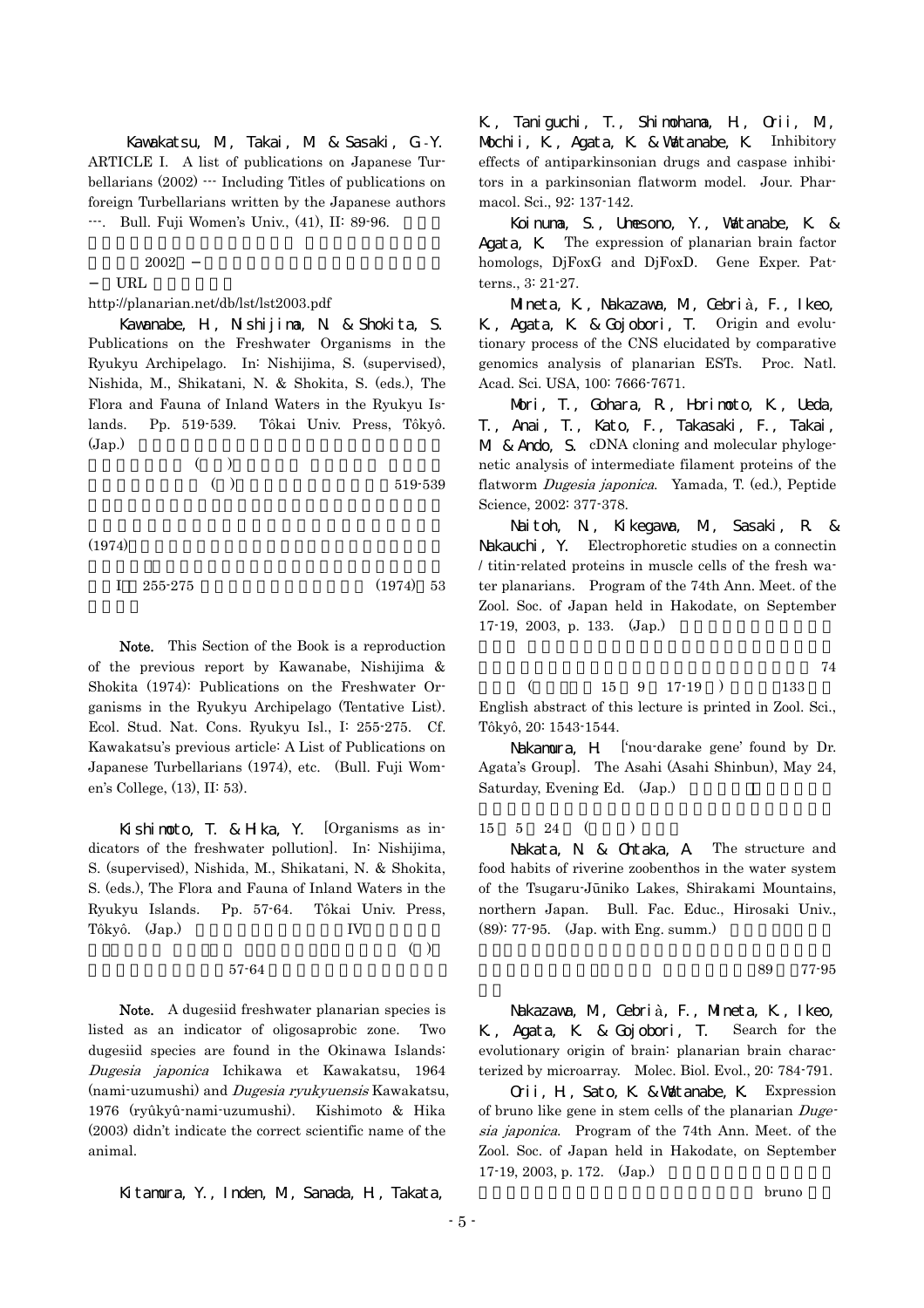$74$  (15  $9 \quad 17-19$  )  $172$  English abstract of this lecture is printed in Zool. Sci., Tôkyô, 20: 1567.

Otaru Museum. A Poster for the 55th Special Exhibition of Introduced Species Found in Otaru, Essentially an Old Harbour City in Hokkaidô, at Otaru Museum (July 18- Sept. 23, 2003), backside. See also Otaru City Home Page, p. 2 (Color photograph of Bipalium nobile collected in Otaru City in July, 2002). (Jap.) http://www.city. otaru.hokkaido.jp/oshira/ museum/special.htm 55

2003.7.18 9.23  $(2)$   $*$  $($ 4 8 28 ( ) 18:00-19:30

Sasaki, G - Y. [A significant face: Macrostomum gigas?]. Web article only. (Jap. with Eng. explanation of a color photograph of a living specimen, URLs of linked articles.) http://www.ct.sakura.ne.jp/  $\sim$ gen-yu/2003/mgigas.html

#### Macrostomum gigas ?

Saito, Y., Koinuma, S., Watanabe, K. & Agata, K. Mediolateral intercalation in planarians revealed by grafting experiments. Dev. Dyn., 222: 334-340.

Sato, Y., Negishi, S., Kobayashi, K., Hase, S., Hoshi, M. & Matsumoto, M. Electron microscopic studies on eye-region of "Menashi Mutant" in the planarian Dugesia ryukyuensis. Program of the 74th Ann. Meet. of the Zool. Soc. of Japan held in Hakodate, on September 17-19, 2003, p. 130.  $(Jap.)$ 

#### Menashi

 $74$  (15 9  $17-19$  )  $130$  English abstract of this lecture is printed in Zool. Sci., Tôkyô, 20: 1541.

Shirasawa, Y., Yoshihama, I., Seo, N. & Furuta, E. Encapsulation of the large egg from different animal with parenchymal cells of terrestrial flatworm, *Bipalium nobile*. Proc. of the 15th Japanese Ass. for Developmental and Comparative Immunology, Tôkyô, Japan, p. 32. (Jap.)

> $15 \t\t (15 \t8 \t29-30)$ 32

Shirasawa, Y. & Yoshihama, I., Seo, N., Furuta, E. & Shirasawa, M. Ultrastructure of the visual organ of the terrestrial planarian, Bipalium nobile. Program of the 74th Ann. Meet. of the Zool. Soc. of Japan held in Hakodate, on September 17-19, 2003, p. 131. (Jap.)

 $74$ 

 $($  15 9 17-19 ) 131 English abstract of this lecture is printed in Zool. Sci., Tôkyô, 20: 1541.

Takemoto, T., Nakajima, A., Nonaka, M., Agata, K. & Kimura, H. Functional investigation of the DRP/DHP/CRAM/Unc-33 family in planarians, Dugesia japanica. Program of the 74th Ann. Meet. of the Zool. Soc. of Japan held in Hakodate, on September  $17-19, 2003, p. 172.$  (Jap.)

DRP/DHP/CRAM/ Unc-33  $74$  $($  15 9 17-19  $)$  172

English abstract of this lecture is printed in Zool. Sci., Tôkyô, 20: 1567.

Tanaka, I. Platyhelminthes: Turbellaria. In: Nishijima, S. (supervised), Nishida, M., Shikatani, N. & Shokita, S. (eds.), The Flora and Fauna of Inland Waters in the Ryukyu Islands. Pp. 135-140. Tôkai Univ. Press, Tôkyô. (Jap.)

#### 135-140

Note. This book was published on January 20, 2003. The paragraph 'Tanaka, I.' in our 2003 article (ARTICLE I, BFU no. 41, II, p. 96, left column, 8 lines) should be eliminated.

For the citation in REFERENCES FOR PART II of the ARTICLE II (BFU no. 41, p. 113, right column) is correct.

Toyota, R., Yoshida, W. & Ishida, S. The cloning of a gene dotted expressing in the posterior-dorsal mesenchymal region of Bdellocephala brunnea. Program of the 74th Ann. Meet. of the Zool. Soc. of Japan held in Hakodate, on September 17-19, 2003, p. 172. (Jap.)

 $74$  and  $74$  and  $74$  and  $74$  and  $74$  and  $74$  and  $74$  and  $74$  and  $74$  and  $74$  and  $74$  and  $74$  and  $74$  and  $74$  and  $74$  and  $74$  and  $74$  and  $74$  and  $74$  and  $74$  and  $74$  and  $74$  and  $74$  and  $74$  and  $74$  15 9 17-19 ) 172 English abstract of this lecture is printed in Zool. Sci., Tôkyô, 20: 1567.

Tsurusaki, N. [Records of animals in Tottori Prefecture]. CD-ROM. Not open to the public.  $(\text{Jap.})$  ( )

 $CD-ROM$  ( )  $(\hspace{0.8cm})$ 

Note. Dr. Tsurusaki's CD-ROM Version is only distributed for the authors of the "Threatened Wildlife of Tottori Prefecture, Red Data Book: Animals" (ed. Tsurusaki, N.; 2002). It includes occurrence data of Dugesia japonica Ichikawa et Kawakatsu, 1964, and Phagocata vivida (Ijima et Kaburaki, 1916) in Tottori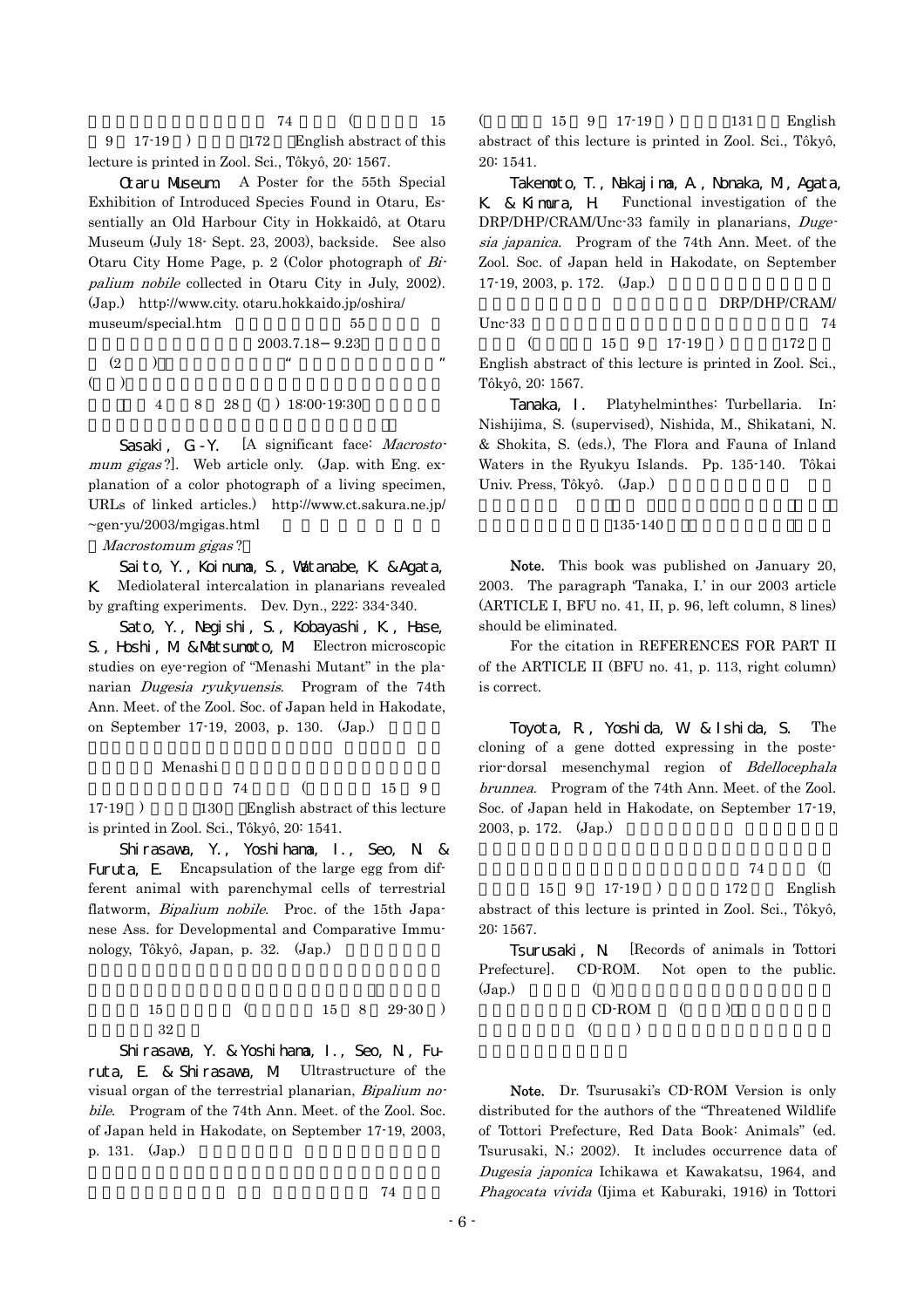Prefecture based upon Kawakatsu's 2 papers (Kawakatsu & Tarui, 1955; Kawakatsu & Ôgawara, 1969). Cf. A List of Publications on Japanese Turbellarians (2002), etc., p. 93 (published in 2003).

Ushimado Marine Biological Laboratory, Faculty of Science, Okayama University. List of marine invertebrates near the UML. Pp. 1-19. Web article only.  $(Jap. and Eng.)$ 

List of marine invertebrates near the UML.  $(+) \qquad (+) \qquad (+)$ )  $(12)$  Convoluta naikaiensis Parasagittifera naikaiensis (Yamasu, 1982) Yahoo! Japan <Acoela->

**Vatanabe, S.** [Observation of deposited cocoons and a culture of baby planarians: Dugesia japonica]. The Heredity (Iden), Tôkyô, 57 (1): 95-97. (Jap.)

## 57 1 95-97

Anon. [Yananoto, A.]. [The first occurrence record of an introduced land planarian species, Bipalium nobile, in Otaru City, Hokkaidô]. In: Explanatory Book for the 55th Special Exibition of Introduced Plants and Animals Found in Otaru, Essentially an Old Harbour City in Hokkaidô. Pp. 34-35. (Jap.)  $\begin{bmatrix} 1 & 1 \end{bmatrix}$ .  $(2003.7.18 \t9.23)$  ;  $34-35 \t8$ 

Bipalium nobile Kawakatsu et Makino, 1982.

Yamanoto, K. [Bipaliid land planarians collected in Nagasaki Prefecture]. Title of a lecture given at the 32nd Ann. Meet. of the Biol. Soc. of Nagasaki Prefecture held in Nagasaki, on January, 13, 2003. Program. (Jap.) The Japanese abstract is also prepared (not the publication).

 $\hspace{1.5cm} ; \hspace{1.5cm}$ 

 $32$  $($  15 1 13  $)$ 

Yananoto, K. [Bipaliid land planarians collected in Nagasaki Prefecture, Kyûshû, Japan]. Rika-Kaishi (Nagasaki-ken Kôtô-Gakkô Kyôiku-Kenkyû-kai Rika-Bukai), (42): 63-70. (Jap.) Kôshindô Printing Co., Ômura.  $\frac{1}{\sqrt{2\pi}}$ .

 $($   $)$   $42$ 63-70

Yamamoto, K. [Fresheater and land planarians found in Nagayo-chô, Nishi-sonogi-gun Nagasaki Prefecture, Kyûshû, Japan]. In: Matsuo, K. (ed.), Nagayo-chô no Shizen. Pp. 62-64. Shôwa-dô Publ. Co., Isahaya. (Jap.)

|    |           | $\ddot{\phantom{1}}$ | ( ) |
|----|-----------|----------------------|-----|
| 66 | $" 62-64$ |                      |     |

Yamanoto, K. [Published study: Bipaliid land planarians collected in Nagasaki Prefecture]. Transact. Nagasaki Biol. Soc.,  $(56)$ : 73, 76.  $(Jap.)$ 

#### 物学会誌,56 号,73 頁,76 頁.

Yamamoto, K. [Recent article published: Planarians from the Shimabara Peninsula, Nagasaki Perfecture, Kyûshû (Preliminary report)]. Transact. Nagasaki Biol. Soc., (56): 79. By title only. (Jap.)  $\left(\begin{array}{c} \& \& \end{array}\right)$ 

 $(29): 35-39$ 

 $(30): 35-41$ 

Yananoto, K. Planarians from the Shimabara Peninsula, Nagasaki Prefecture, Kyûshû (Preliminary report). Bull. Junshin Junior High School & Junshin Women's High School, (30): 35-41. (Jap. with Eng.  $\text{summ.}}\tag{ }$ 

 $30 \t 35-41$ 

Yamamoto, K., Kawakatsu, M. & Sasaki, G.-Y. Bipaliid land planarians from Nagasaki Prefecture and the vicinity, Kyûshû, Japan: Color photographs of living specimens and the karyotypes. Web article only. http://planarian.net/kswp/40/nagasaki.pdf.

Yamamoto, K., Sasaki, G.-Y. & Kawakatsu, M. Chromosomes of a macrostomid species from Central Japan: Macrostomum gigas Okugawa, 1930. http:// planarian.net/kswp/39/mgigas.pdf

Yoshi da, W. & I shi da, S. Regeneration of the freshwater planarian Bdellocephala brunnea and lectin. Program of the 74th Ann. Meet. of the Zool. Soc. of Japan held in Hakodate, on September 17-19, 2003, p. 172.

 $74$  (15 9 17-19 ) 172 頁. English abstract of this lecture is printed in Zool. Sci., Tôkyô, 20: 1619.

The Zoological Society of Japan - Minutes of the Second Council Award in 2003. The Zoological Science Award in 2003 will be given for Drs. Hoshi-&-Kobayashi's team: the 3 serial papers on the sexualization of the planarian *Dugesia ryukyuensis*. Biol. Sci. News, No. 379: 23-24 (z-51~z-52). (Jap.)

|                             | 15 |     |                                     |  |                 |
|-----------------------------|----|-----|-------------------------------------|--|-----------------|
|                             |    |     |                                     |  | Dugesia         |
| rvukvuensis                 |    |     | - 3                                 |  | Zool. Sci., 19: |
| 661-666, 667-672, 1267-1278 |    |     |                                     |  |                 |
|                             |    | 379 | $(2003 \quad 7 \quad ) \quad 23-24$ |  |                 |
| $(z-51 \quad z-52)$         |    |     |                                     |  |                 |

\*\*\*\*\*\*\*\*\*\*\*\*\*\*\*\*\*\*\*\*